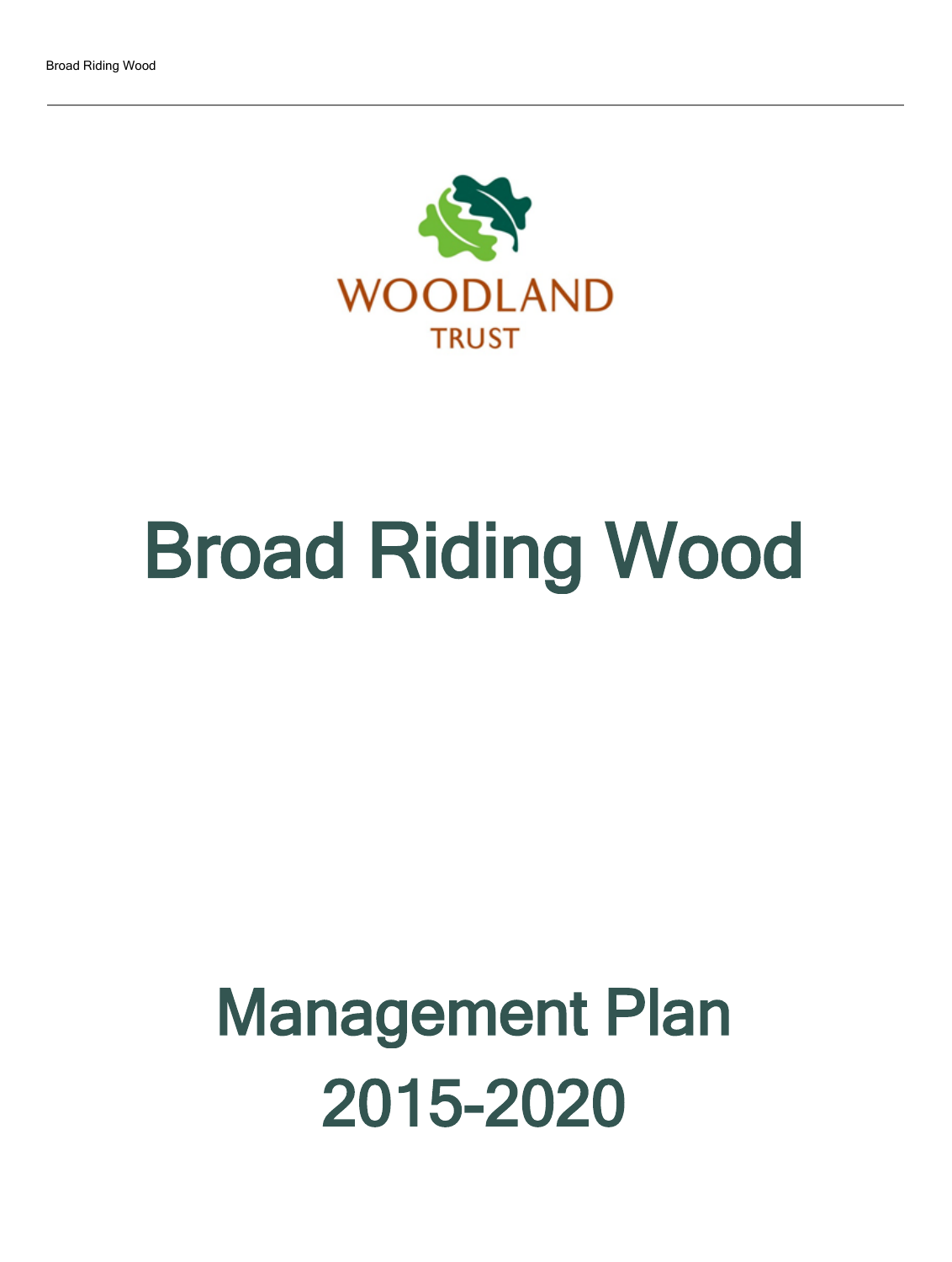### MANAGEMENT PLAN - CONTENTS PAGE

ITEM Page No.

Introduction

Plan review and updating

#### Woodland Management Approach

**Summary** 

- 1.0 Site details
- 2.0 Site description
	- 2.1 Summary Description
	- 2.2 Extended Description
- 3.0 Public access information
	- 3.1 Getting there
	- 3.2 Access / Walks
- 4.0 Long term policy
- 5.0 Key Features 5.1 Planted Ancient Woodland Site 6.0 Work Programme
- Appendix 1: Compartment descriptions

**Glossary** 

## MAPS

Access Conservation Features Management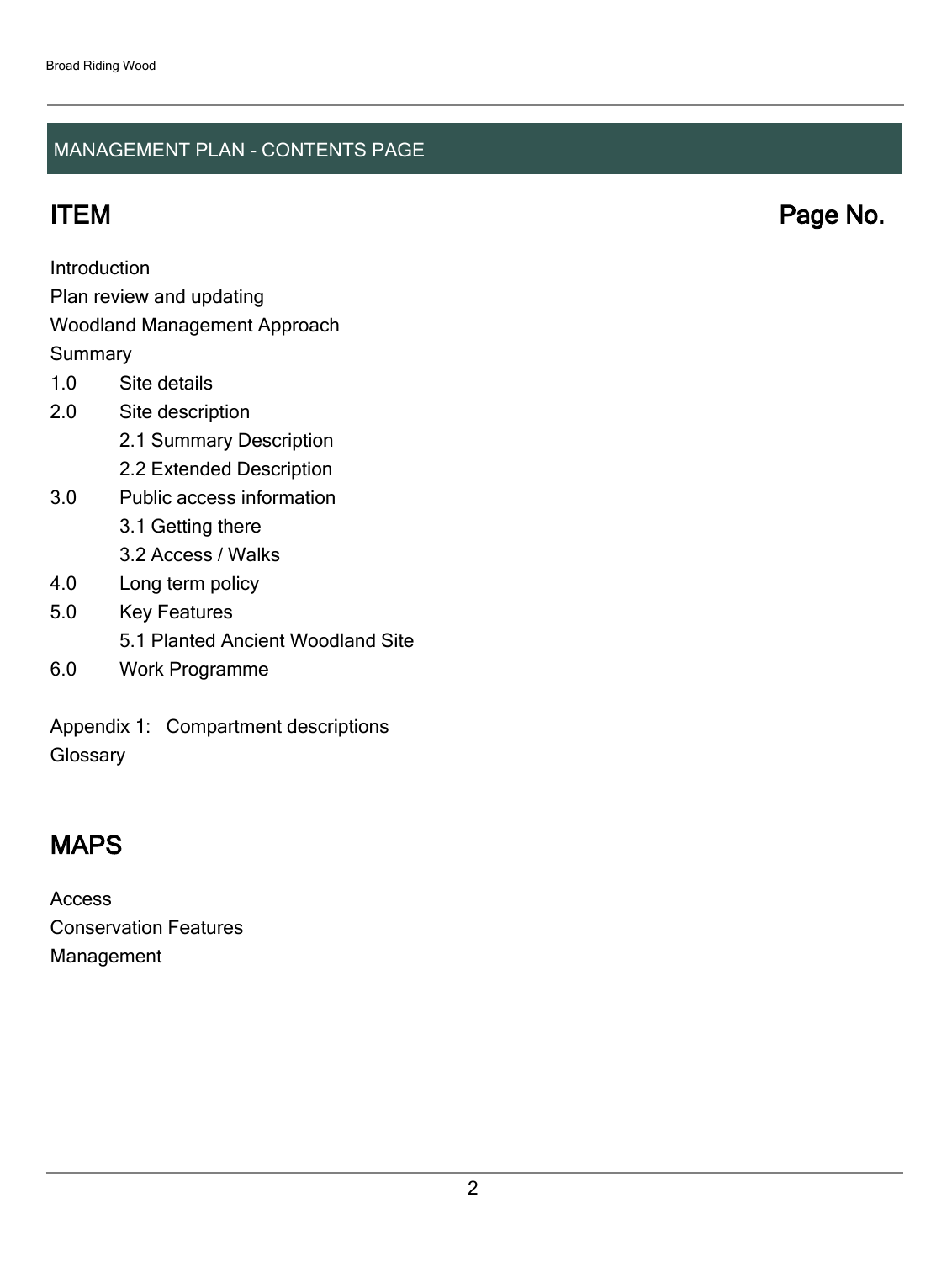## THE WOODLAND TRUST

## INTRODUCTION

The Trust's corporate aims and management approach guide the management of all the Trust's properties, and are described on Page 4. These determine basic management policies and methods, which apply to all sites unless specifically stated otherwise. Such policies include free public access; keeping local people informed of major proposed work; the retention of old trees and dead wood; and a desire for management to be as unobtrusive as possible. The Trust also has available Policy Statements covering a variety of woodland management issues.

The Trust's management plans are based on the identification of Key Features for the site and setting objectives for their management. A monitoring programme (not included in this plan) ensures that these objectives are met and any necessary management works are carried out.

Any legally confidential or sensitive species information about this site is not included in this version of the plan.

## PLAN REVIEW AND UPDATING

The information presented in this Management plan is held in a database which is continuously being amended and updated on our website. Consequently this printed version may quickly become out of date, particularly in relation to the planned work programme and on-going monitoring observations. Please either consult The Woodland Trust website [www.woodlandtrust.org.uk](http://www.woodlandtrust.org.uk/) or contact the Woodland Trust [\(wopsmail@woodlandtrust.org.uk](mailto:wopsmail@woodlandtrust.org.uk)) to confirm

details of the current management programme.

There is a formal review of this plan every 5 years and a summary of monitoring results can be obtained on request.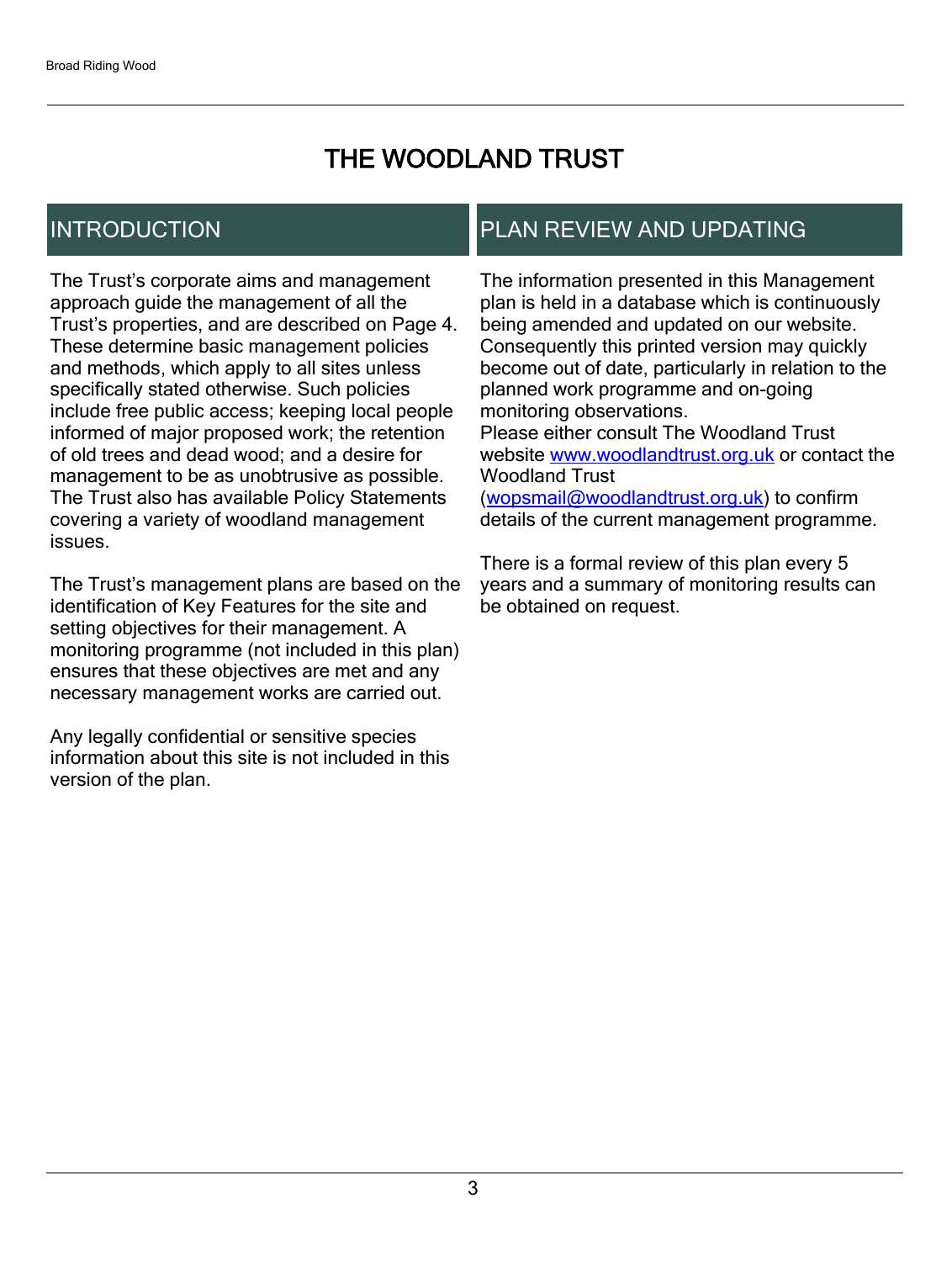## WOODLAND MANAGEMENT APPROACH

The management of our woods is based on our charitable purposes, and is therefore focused on improving woodland biodiversity and increasing peoples' understanding and enjoyment of woodland. Our strategic aims are to:

- Protect native woods, trees and their wildlife for the future
- Work with others to create more native woodlands and places rich in trees
- Inspire everyone to enjoy and value woods and trees

All our sites have a management plan which is freely accessible via our website [www.woodlandtrust.org.uk.](http://www.woodlandtrust.org.uk/) Our woods are managed to the UK Woodland Assurance Standard (UKWAS) and are certified with the Forest Stewardship Council® (FSC®) under licence FSC-C009406 and through independent audit.

In addition to the guidelines below we have specific guidance and policies on issues of woodland management which we review and update from time to time.

We recognise that all woods are different and that the management of our sites should also reflect their local landscape and where appropriate support local projects and initiatives. Guidelines like these provide a necessary overarching framework to guide the management of our sites but such management also requires decisions based on local circumstances and our Site Manager's intimate knowledge of each site.

The following guidelines help to direct our woodland management:

- 1. Our woods are managed to maintain their intrinsic key features of value and to reflect those of the surrounding landscape. We intervene when there is evidence that it is necessary to maintain or improve biodiversity and to further the development of more resilient woods and landscapes.
- 2. We establish new native woodland using both natural regeneration and tree planting, but largely the latter, particularly when there are opportunities for involving people.
- 3. We provide free public access to woods for quiet, informal recreation and our woods are managed to make them accessible, welcoming and safe.
- 4. The long term vision for our non-native plantations on ancient woodland sites is to restore them to predominantly native species composition and semi-natural structure, a vision that equally applies to our secondary woods.
- 5. Existing semi-natural open-ground and freshwater habitats are restored and maintained wherever their management can be sustained and new open ground habitats created where appropriate.
- 6. The heritage and cultural value of sites is taken into account in our management and, in particular, our ancient trees are retained for as long as possible.
- 7. Woods can offer the potential to generate income both from the sustainable harvesting of wood products and the delivery of other services. We will therefore consider the potential to generate income from our estate to help support our aims.
- 8. We work with neighbours, local people, organisations and other stakeholders in developing the management of our woods. We recognise the benefits of local community woodland ownership and management. Where appropriate we allow our woods to be used to support local woodland, conservation, education and access initiatives.
- 9. We use and offer the estate where appropriate, for the purpose of demonstration, evidence gathering and research associated with the conservation, recreational and sustainable management of woodlands. In particular we will develop and maintain a network of long-term monitoring sites across the estate.
- 10 Any activities we undertake will conform to sustainable forest management principles, be appropriate for the site and will be balanced with our primary objectives of enhancing the biodiversity and recreational value of our woods and the wider landscapes.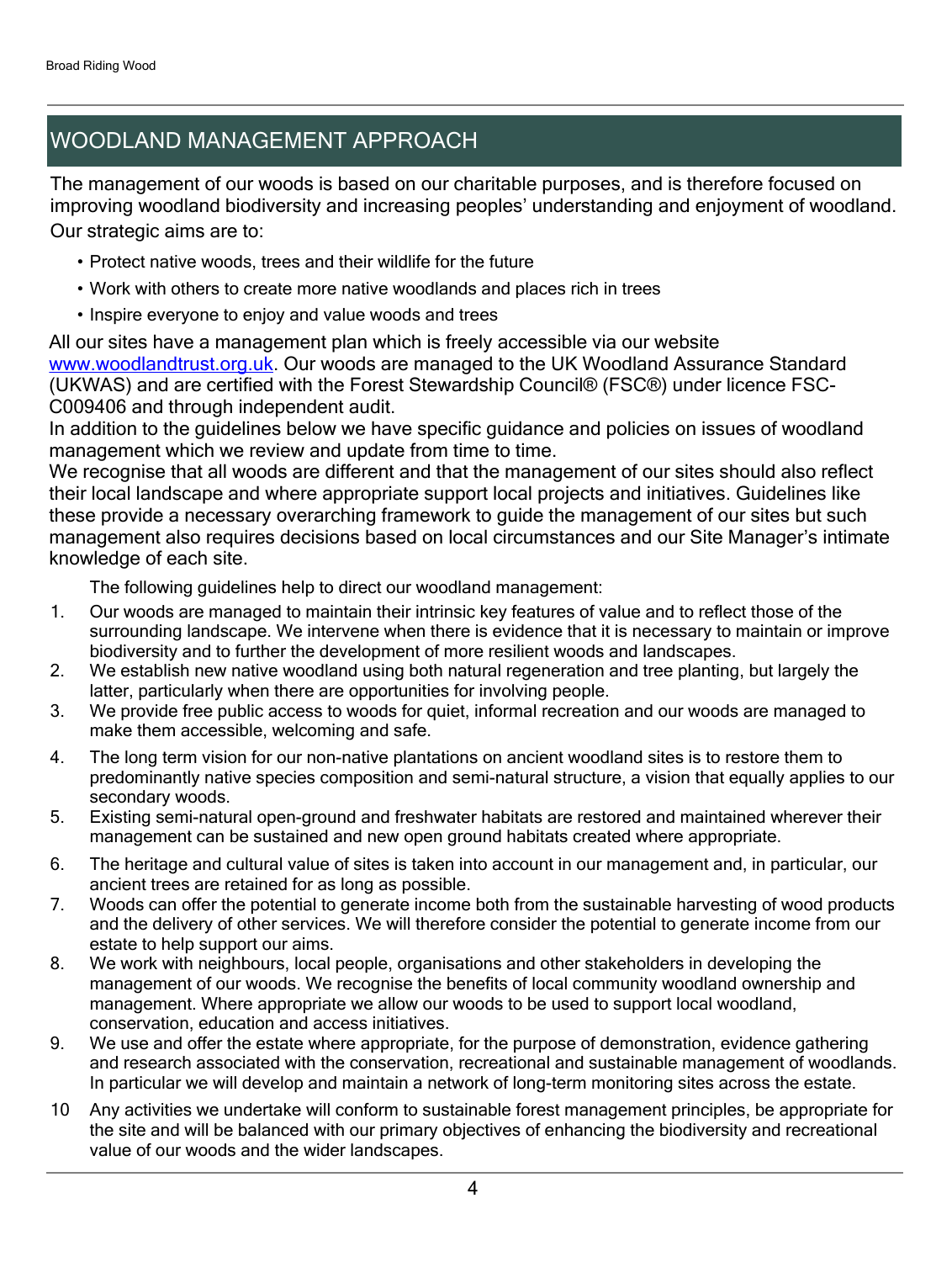## SUMMARY

This public management plan briefly describes the site, specifically mentions information on public access, sets out the long term policy and lists the Key Features which drive management actions. The Key Features are specific to this site - their significance is outlined together with their long (50 year+) and short (5 year) term objectives. The short term objectives are complemented by a detailed Work Programme for the period of this management plan. Detailed compartment descriptions are listed in the appendices which include any major management constraints and designations. A short glossary of technical terms is at the end. The Key Features and general woodland condition of this site are subject to a formal monitoring programme which is maintained in a central database. A summary of monitoring results is available on request.

## 1.0 SITE DETAILS

| Site name:      | <b>Broad Riding Wood</b>                                                                            |
|-----------------|-----------------------------------------------------------------------------------------------------|
| Location:       | <b>Broxbourne</b>                                                                                   |
| Grid reference: | TL342072, OS 1:50,000 Sheet No. 166                                                                 |
| Area:           | 22.93 hectares (56.66 acres)                                                                        |
| Designations:   | Archeological Site, Candidate Special Area of Conservation, Planted<br><b>Ancient Woodland Site</b> |

## 2.0 SITE DESCRIPTION

#### 2.1 Summary Description

Broadriding Wood is attractive mixed broadleaf and coniferous woodland that lies just a few miles south of Hertford and forms part of the Broxbourne Woods National Nature Reserve (NNR) in southern Hertfordshire. A Planted Ancient Woodland Site (PAWS) originally thought to be sessile oak / hornbeam similar to the adjacent NNR before large areas of it were planted with exotic conifers. There is a network of path including a public bridleway, a stream running east to west and a large wildlife pond.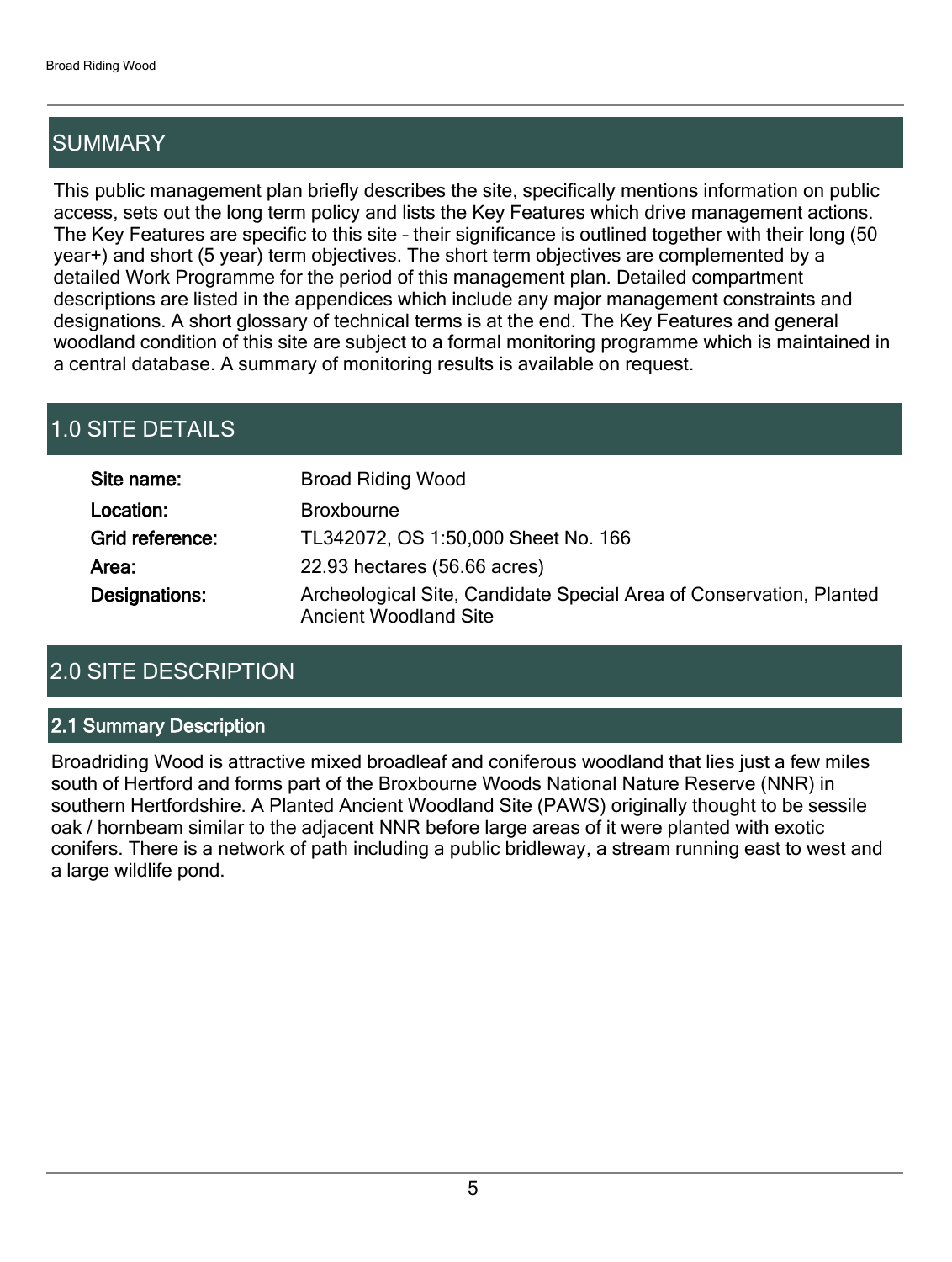#### 2.2 Extended Description

Broadriding Wood is attractive mixed broadleaf and coniferous woodland that lies just a few miles south of Hertford and forms part of the Broxbourne Woods National Nature Reserve (NNR) in southern Hertfordshire. It is 22.93ha in size and predominantly a Planted Ancient Woodland Site (PAWS) originally thought to be sessile oak / hornbeam similar to the adjacent NNR before large areas of it were planted with conifers.

Glancing against the urban sprawl of London's northern suburbs, the Broxbourne Woods and immediate area has a surprisingly rural feel; heavily wooded and interspersed with varied agriculture covering the gently undulating Hertfordshire plateau. The wood lies on a chalk solid strata with drift deposits (pebbly gravels and London clay).

The wood is largely made up of hornbeam coppice, oak, Scots pine, Douglas fir and Norway spruce. There are interesting ancient wood banks to be found in the north eastern area of the wood as well as along the boundary with Pembridge Lane. There is a large pond in the south easterly corner of the wood and a stream running west to east. A public bridleway runs north to south through the site and management access is available from the southern boundary with Pembridge Lane.

## 3.0 PUBLIC ACCESS INFORMATION

#### 3.1 Getting there

There is a public bridleway that can be accessed from Pembridge Lane or Broxbourne Common. There are also two main permissive footpaths taking in the majority of the woodland.

#### 3.2 Access / Walks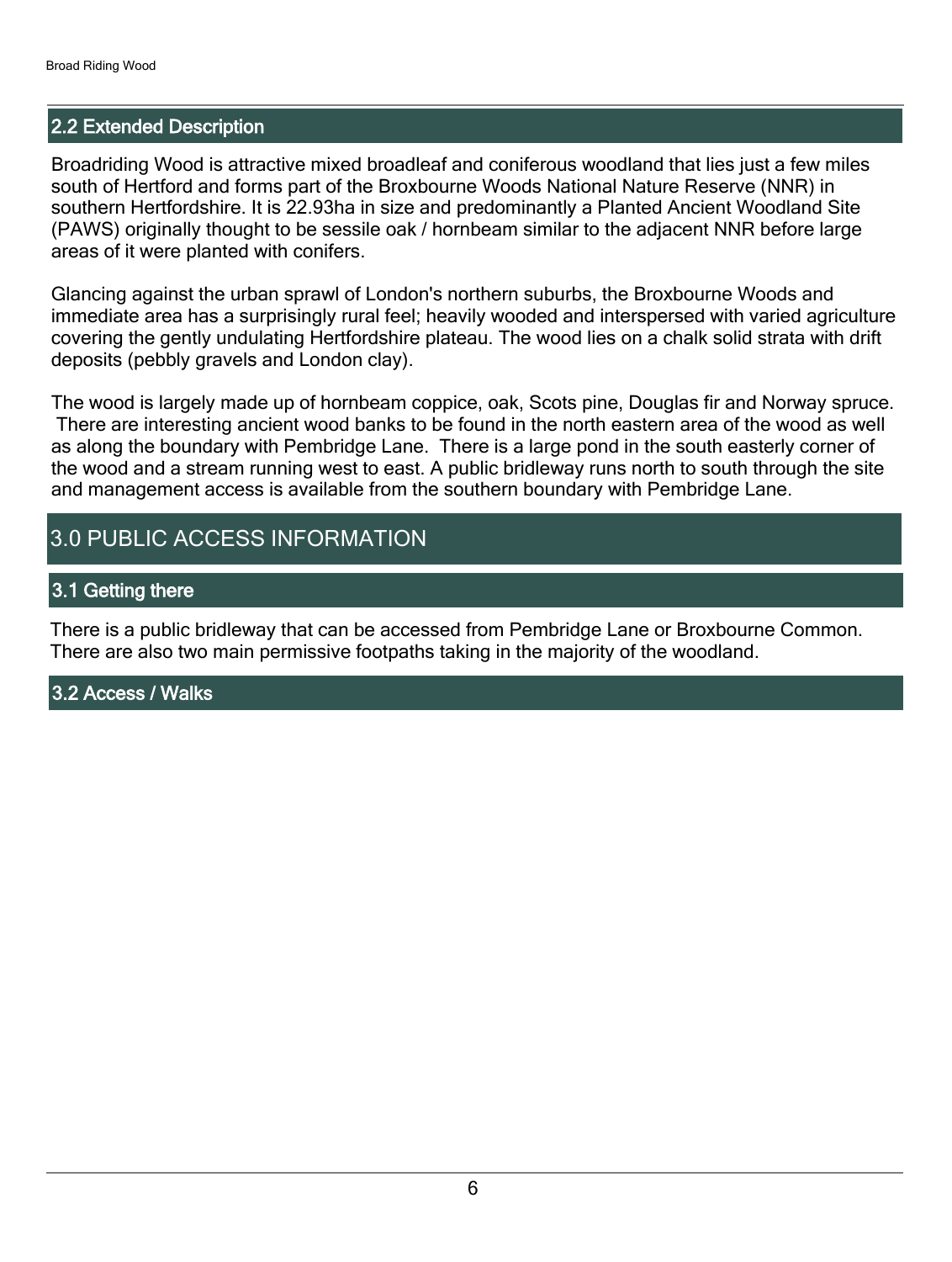## 4.0 LONG TERM POLICY

The long term intention for Broadriding Wood is to preserve and enhance the diverse woodland for the benefit of wildlife and visitors. The ancient woodland characteristics will be retained and enhanced through careful and gradual removal of the conifers allowing the site to slowly revert to native broadleaf woodland through natural regeneration. A scattering of mature specimen conifers will be retained to add to the structural diversity and aesthetics. The long term goal is to create an attractive, maturing woodland continuing to develop its ancient woodland characteristics and components.

Statutory obligations will continue to be met with respect to managing tree safety and access along the public bridleway running north to south through the site.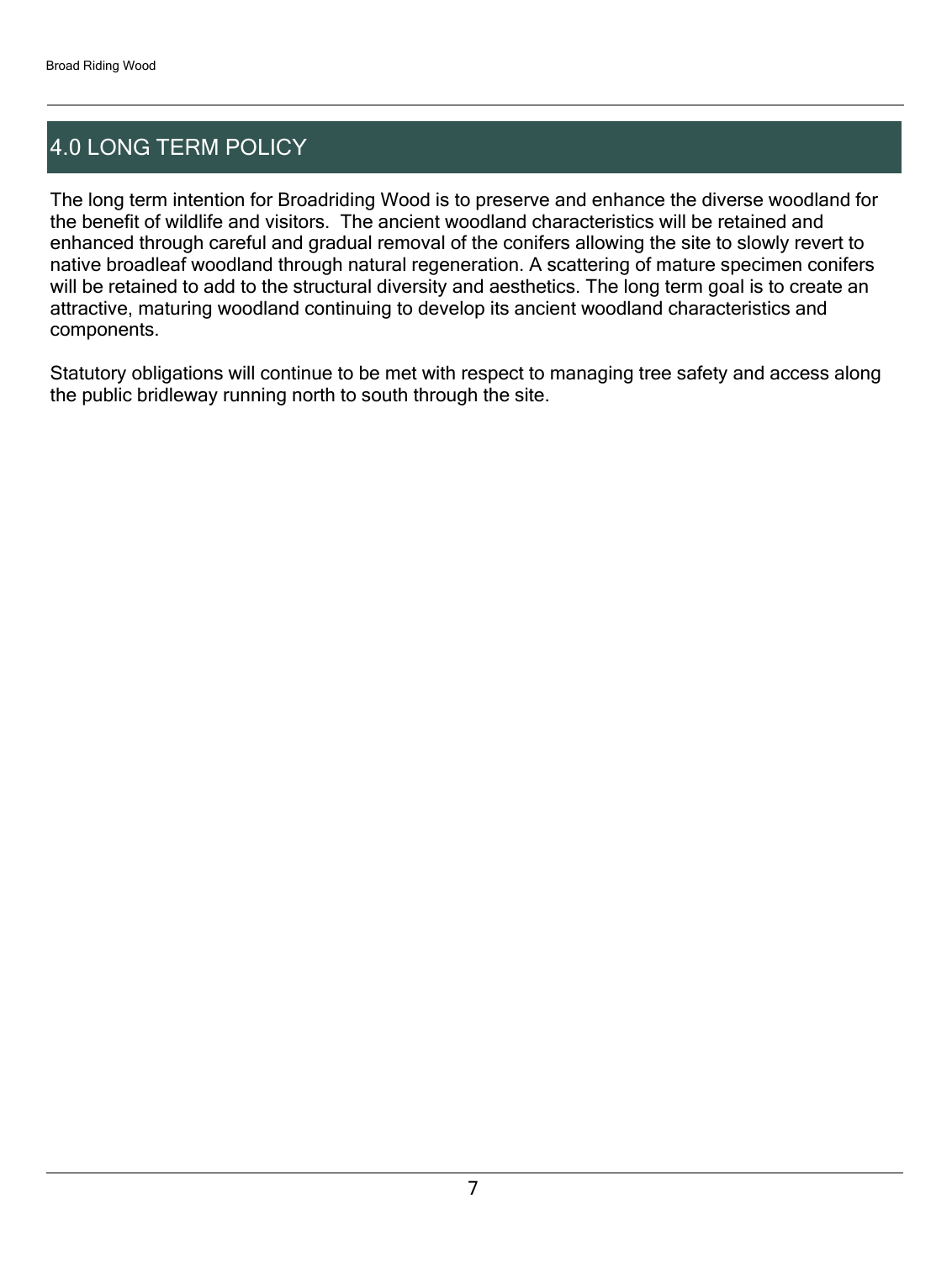## 5.0 KEY FEATURES

The Key Features of the site are identified and described below. They encapsulate what is important about the site. The short and long-term objectives are stated and any management necessary to maintain and improve the Key Feature.

#### 5.1 Planted Ancient Woodland Site

#### **Description**

Structurally diverse broadleaf and coniferous woodland made up of predominantly Scots pine, western red cedar, Norway spruce and Douglas fir with coppice hornbeam and early successional birch along with more mature hornbeam visible on ancient banks and a scattering of oak. Bracken and bramble dominate under the conifers, but elsewhere ground flora is sparse, largely due to the dense canopy and high deer pressure. The stream and ride edges form the best opportunity for restoring the ancient woodland flora.

#### **Significance**

Ancient woodlands have been in existence for many hundreds of years and unfortunately are a declining resource. As well as being a traditional feature in the landscape they support an abundance of plants, mammals, birds, insects and fungi. It is one of the Trust's main objectives to ensure no further loss of ASNW. They take centuries to evolve and are irreplaceable. The structure and history of Broadriding Wood give it further importance given its close proximity to the Broxbourne Woods National Nature Reserve (designated due to sessile oak / hornbeam structure).

#### Opportunities & Constraints

Opportunities:

Conserve and enhance ancient woodland components.

Gradually reduce the coniferous element to protect and restore the key ancient woodland components.

Increase natural regeneration and ground flora aided by controlling deer pressure through a landscape approach with neighbouring landowners where the opportunities arise. Seek to buffer / extend ancient woodland through adjacent land acquisition / influencing neighbouring landowners.

Constraints:

High deer pressure.

Threat to ancient woodland components from coniferous stands (shading, weed competition and coniferous regeneration).

#### Factors Causing Change

Deer damage

Long term Objective (50 years+)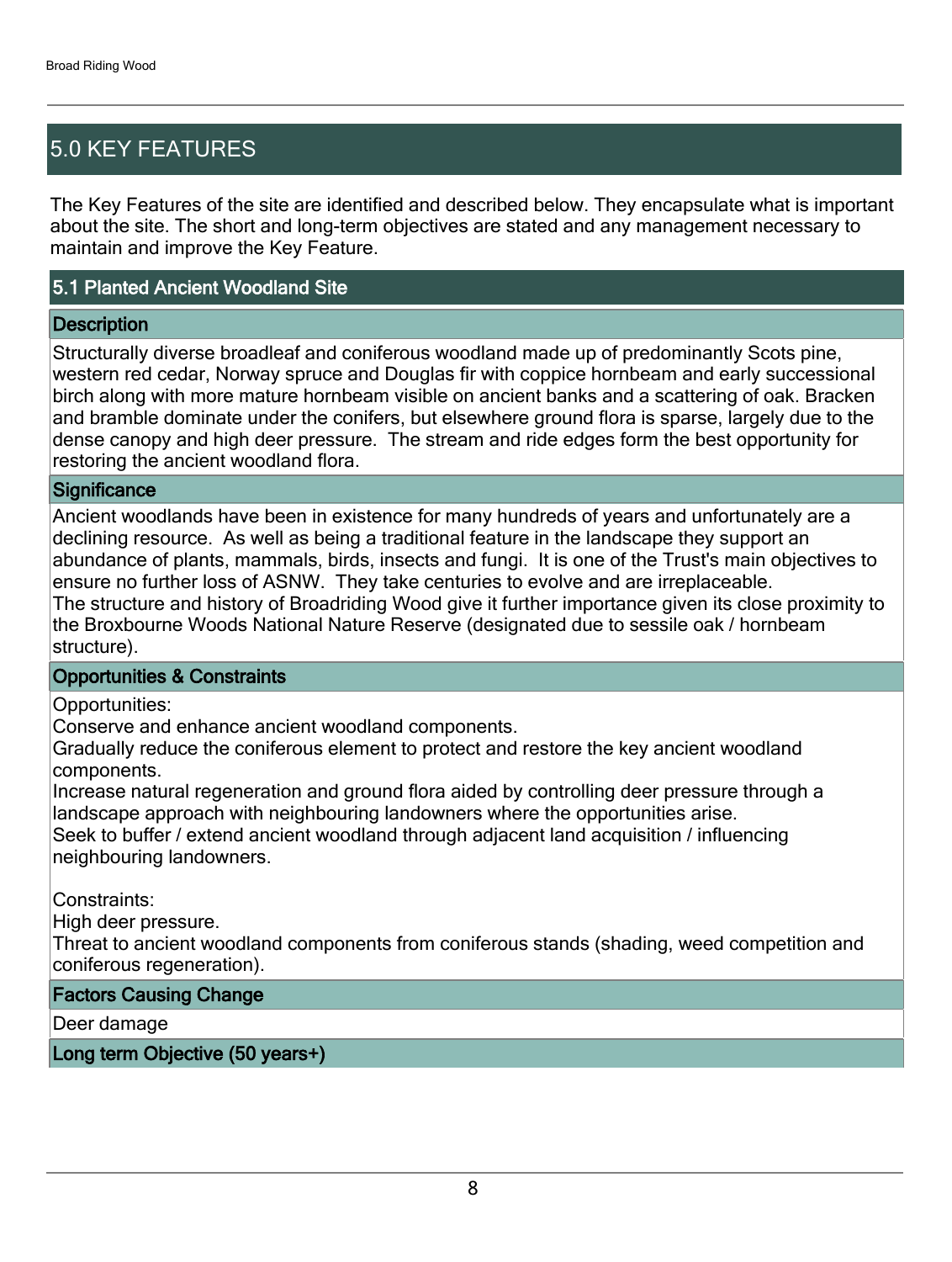Mainly mixed broadleaf uneven aged woodland of varying stand structure, including areas of open and dense high forest and a mixed, multi-aged understorey. Attractive maturing woodland continuing to develop its ancient woodland characteristics and components.

Natural regeneration levels and coppice regrowth should remain sufficient to ensure sustainable continuous cover management. Leaf litter, rotting wood and natural clearings will influence such regeneration.

Many of the old hornbeam coppice stools along the stream and banks will reach senescence and beyond providing numerous veteran trees and valuable dead wood habitats. A scattering of conifers will also be retained to provide visual and structural diversity.

#### Short term management Objectives for the plan period (5 years)

Operational objective:

Conserve and enhance the ancient woodland characteristics of Broadriding Wood by gradually removing the remaining conifers and managing light levels. This will be done through halo thinning around remaining broadleaf remnants and removing approximately 20% of the conifers elsewhere.

Work programme:

Annual deer monitoring and management through culling will control deer populations in the area and reduce browsing pressure on developing natural regeneration.

2014 - Open up the ride edges by removing all conifers within 2m of the main path network, approx. 1,700m. Selectively thin a further 3m from the path removing approximately 20% of the conifers concentrating around areas of broadleaf remnants.

2015 - Thin to waste 20% of the conifer cover in PAW's zone 2, 3 and 6. Concentrate works around halo thinning around any remaining broadleaves and natural regeneration.

2016 - Thin to waste 20% of the conifer cover in PAW's zone 1, 4 and 5. Concentrate works around halo thinning around any remaining broadleaves and natural regeneration.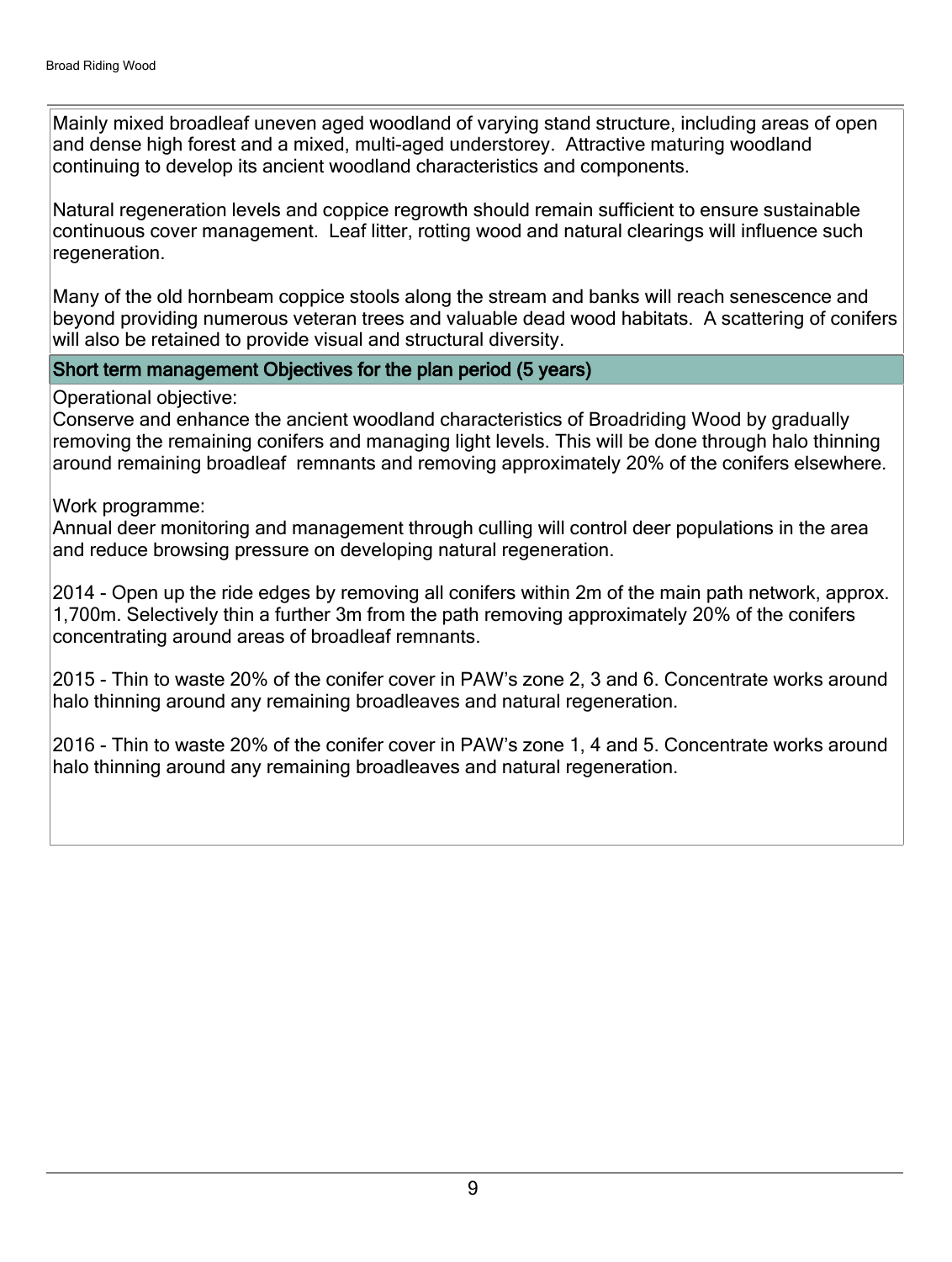| <b>6.0 WORK PROGRAMME</b> |                     |                    |        |  |  |  |  |  |  |
|---------------------------|---------------------|--------------------|--------|--|--|--|--|--|--|
| Year                      | <b>Type of Work</b> | <b>Description</b> | Due By |  |  |  |  |  |  |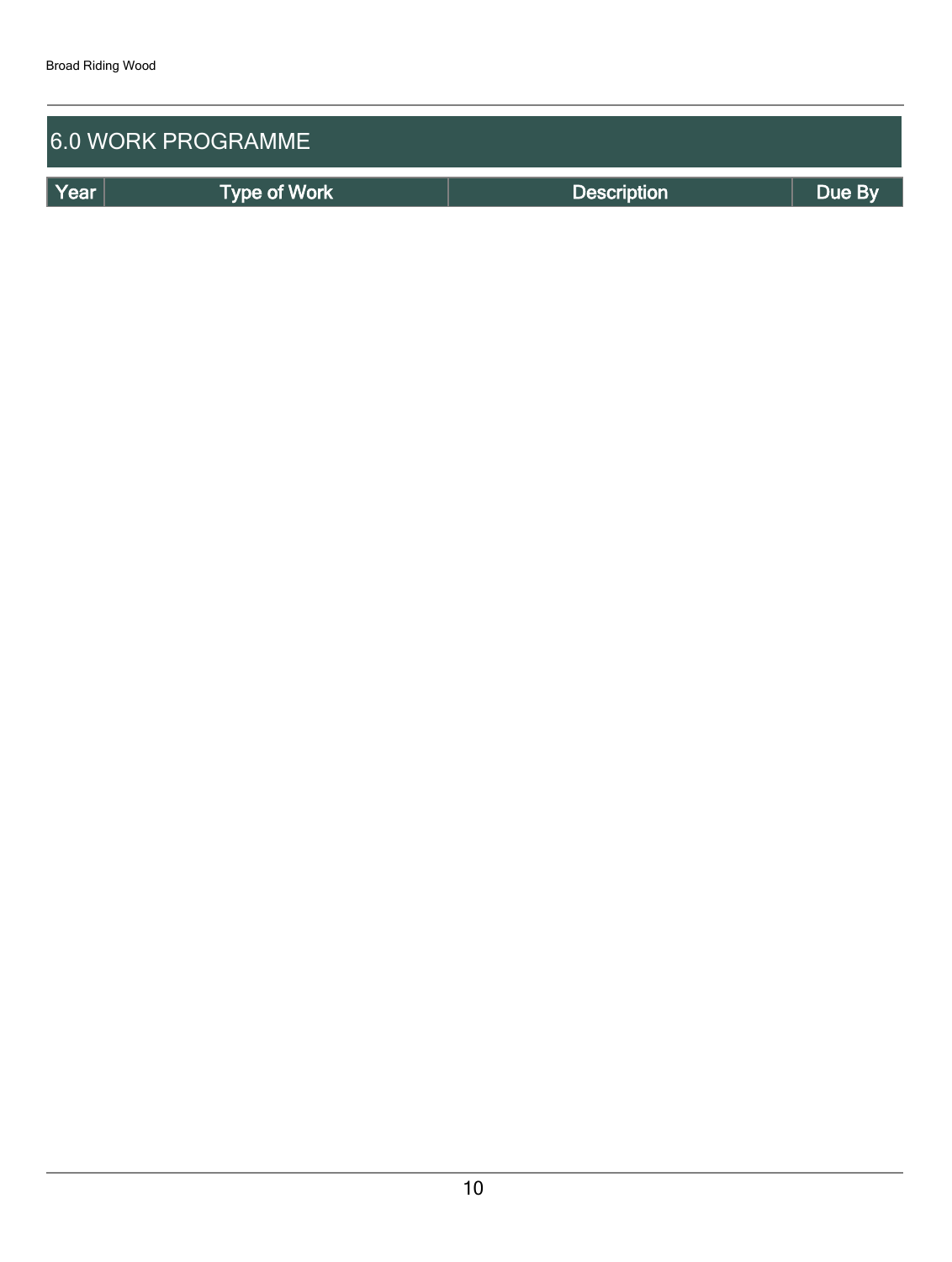| <b>APPENDIX 1: COMPARTMENT DESCRIPTIONS</b>                                                                                                                                                                                                                                                                                                                                                                                                                            |              |                               |      |                             |                                                         |                                       |                     |  |  |  |
|------------------------------------------------------------------------------------------------------------------------------------------------------------------------------------------------------------------------------------------------------------------------------------------------------------------------------------------------------------------------------------------------------------------------------------------------------------------------|--------------|-------------------------------|------|-----------------------------|---------------------------------------------------------|---------------------------------------|---------------------|--|--|--|
| Cpt<br>No.                                                                                                                                                                                                                                                                                                                                                                                                                                                             | Area<br>(ha) | <b>Main</b><br><b>Species</b> | Year | <b>Management</b><br>Regime | <b>Major</b><br><b>Management</b><br><b>Constraints</b> | <b>Key Features</b><br><b>Present</b> | <b>Designations</b> |  |  |  |
| 1a                                                                                                                                                                                                                                                                                                                                                                                                                                                                     | 5.76         | Scots<br>pine                 |      | 1970 PAWS<br>restoration    |                                                         |                                       |                     |  |  |  |
| Predominantly Scots pine, Norway spruce, Douglas fir with only a few broadleaf remnants of<br>hornbeam and oak. Bracken can be found interspersed mainly in the lighter areas of Scots pine.<br>Some natural regeneration and woodland flora present particularly along the ridesides. Trackside to<br>the east and west edges of the zone with ancient banks lining the western edge and the northern<br>boundary. Good hornbeam coppard specimens can be found here. |              |                               |      |                             |                                                         |                                       |                     |  |  |  |
| 2a                                                                                                                                                                                                                                                                                                                                                                                                                                                                     | 8.67         | Douglas<br>lfir               |      | 1970   PAWS<br>restoration  |                                                         |                                       |                     |  |  |  |
| Douglas fir and Norway spruce surrounding a significant canopy of ancient and maturing hornbeam<br>with occasional oak standards. Woodland flora hotspots along the rides and stream with good<br>natural regeneration seen in these areas too. Ancient bank lining the northern area with substantial<br>hornbeam coppards.                                                                                                                                           |              |                               |      |                             |                                                         |                                       |                     |  |  |  |
| 3a                                                                                                                                                                                                                                                                                                                                                                                                                                                                     | 7.27         | Norway<br>spruce              |      | 1970 PAWS<br>restoration    |                                                         |                                       |                     |  |  |  |
| Bands of Scots pine interspersed with hornbeam and oak and areas of Norway spruce and Douglas<br>fir. Streamside to the northern boundary and track edged to the east and west with a linear ride<br>running thorugh the middle of the zone. Woodland flora and good natural regeneration can be seen<br>here.                                                                                                                                                         |              |                               |      |                             |                                                         |                                       |                     |  |  |  |
| 3 <sub>b</sub>                                                                                                                                                                                                                                                                                                                                                                                                                                                         | 1.23         | Hornbea<br>m                  |      | 1700 Min-intervention       |                                                         |                                       |                     |  |  |  |
| The dominant feature in this compartment is a large pond surrounded by sessile oak standards,<br>along with hornbeam standards and birch. An understorey of holly, hornbeam regeneration and<br>some hornbeam coppice is also present.                                                                                                                                                                                                                                 |              |                               |      |                             |                                                         |                                       |                     |  |  |  |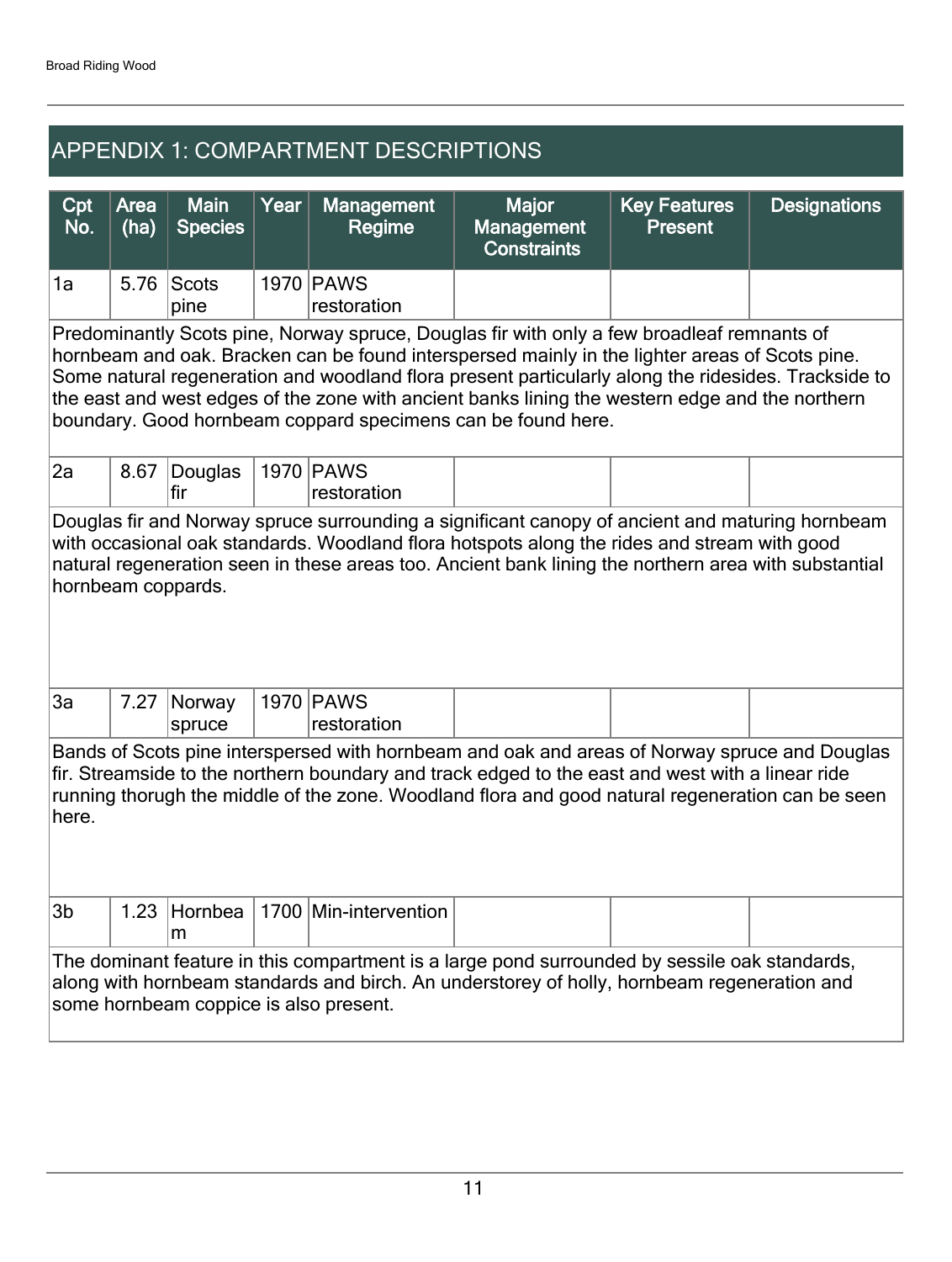## **GLOSSARY**

#### Ancient Woodland

Ancient woods are defined as those where there has been continuous woodland cover since at least 1600 AD. In Scotland ancient woods are defined strictly as sites shown as semi-natural woodland on the 'Roy' maps (a military survey carried out in 1750 AD, which is the best source of historical map evidence) and as woodland all subsequent maps. However, they have been combined with long-established woods of semi-natural origin (originating from between 1750 and 1860) into a single category of Ancient Semi-Natural Woodland to take account of uncertainties in their identification. Ancient woods include Ancient Semi-Natural Woodland and plantations on Ancient Woodland Sites (see below). May support many species that are only found in ancient woodland.

#### Ancient Semi - Natural Woodland

Stands in ancient woods defined as those consisting predominantly of native trees and shrubs that have not obviously been planted, which have arisen from natural regeneration or coppice regrowth.

#### Ancient Woodland Site

Stands in ancient woods that have been converted to plantations, of coniferous, broadleaved or mixed species, usually for timber production, including plantations of native species planted so closely together that any semi-natural elements of the understorey have been suppressed.

#### Beating Up

Replacing any newly planted trees that have died in the first few years after planting.

#### **Broadleaf**

A tree having broad leaves (such as oak) rather than needles found on conifers (such as Scots pine).

#### **Canopy**

The uppermost layer of vegetation in a woodland, or the upper foliage and branches of an individual tree.

#### Clearfell

Felling of all trees within a defined area.

#### **Compartment**

Permanent management division of a woodland, usually defined on site by permanent features such as roads. See Sub-compartments.

#### **Conifer**

A tree having needles, rather than broadleaves, and typically bearing cones.

#### Continuous Cover forestry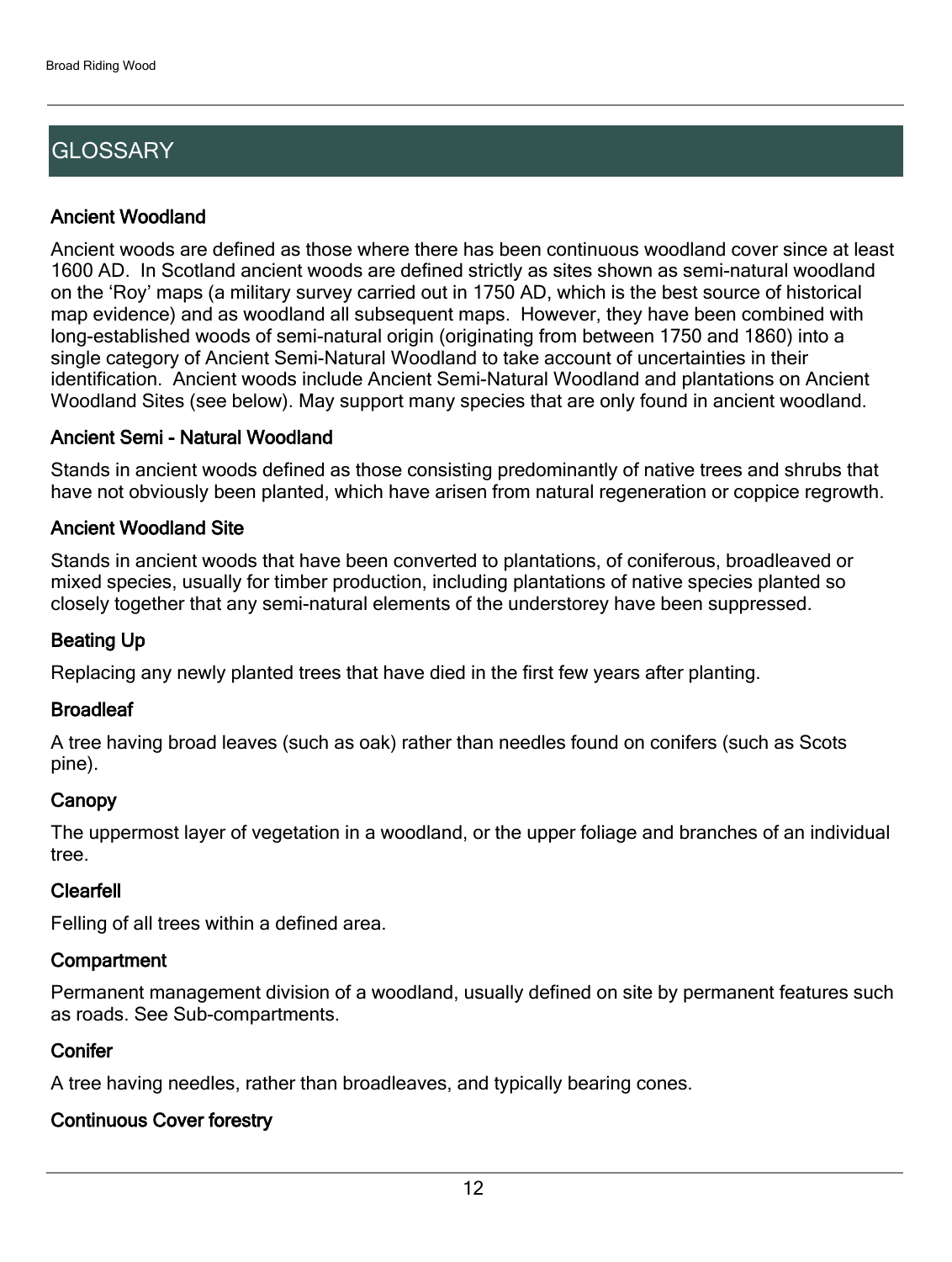A term used for managing woods to ensure that there are groups or individual trees of different ages scattered over the whole wood and that some mature tree cover is always maintained. Management is by repeated thinning and no large areas are ever completely felled all at once.

#### **Coppice**

Trees which are cut back to ground levels at regular intervals (3-25 years).

#### Exotic (non-native) Species

Species originating from other countries (or other parts of the UK) that have been introduced by humans, deliberately or accidentally.

#### Field Layer

Layer of small, non-woody herbaceous plants such as bluebells.

#### Group Fell

The felling of a small group of trees, often to promote natural regeneration or allow planting.

#### Long Term Retention

Discrete groups of trees (or in some cases single trees) that are retained significantly past their economic felling age. Operations may still be carried out within them and thinning is often necessary to maintain stability.

#### Minimum Intervention

Areas where no operations (such as thinning) will take place other than to protect public safety or possibly to control invasive exotic species.

#### Mixed Woodland

Woodland made up of broadleaved and coniferous trees.

#### National vegetation classification (NVC)

A classification scheme that allows an area of vegetation to be assigned to the standardised type that best matches the combination of plant species that it contains. All woodlands in the UK can be described as being one of 18 main woodland types (W1 - W18), which principally reflect soil and climatic conditions. For example, Upland Oakwoods are type W11, and normally occur on well drained infertile soils in the cooler and wetter north and west of Britain. Each main type can be subdivided into numerous subtypes. Most real woods contain more than one type or sub-type and inevitably some woods are intermediate in character and can't be properly described by any sub type.

#### Native Species

Species that arrived in Britain without human assistance.

#### Natural Regeneration

Naturally grown trees from seeds falling from mature trees. Also regeneration from coppicing and suckering.